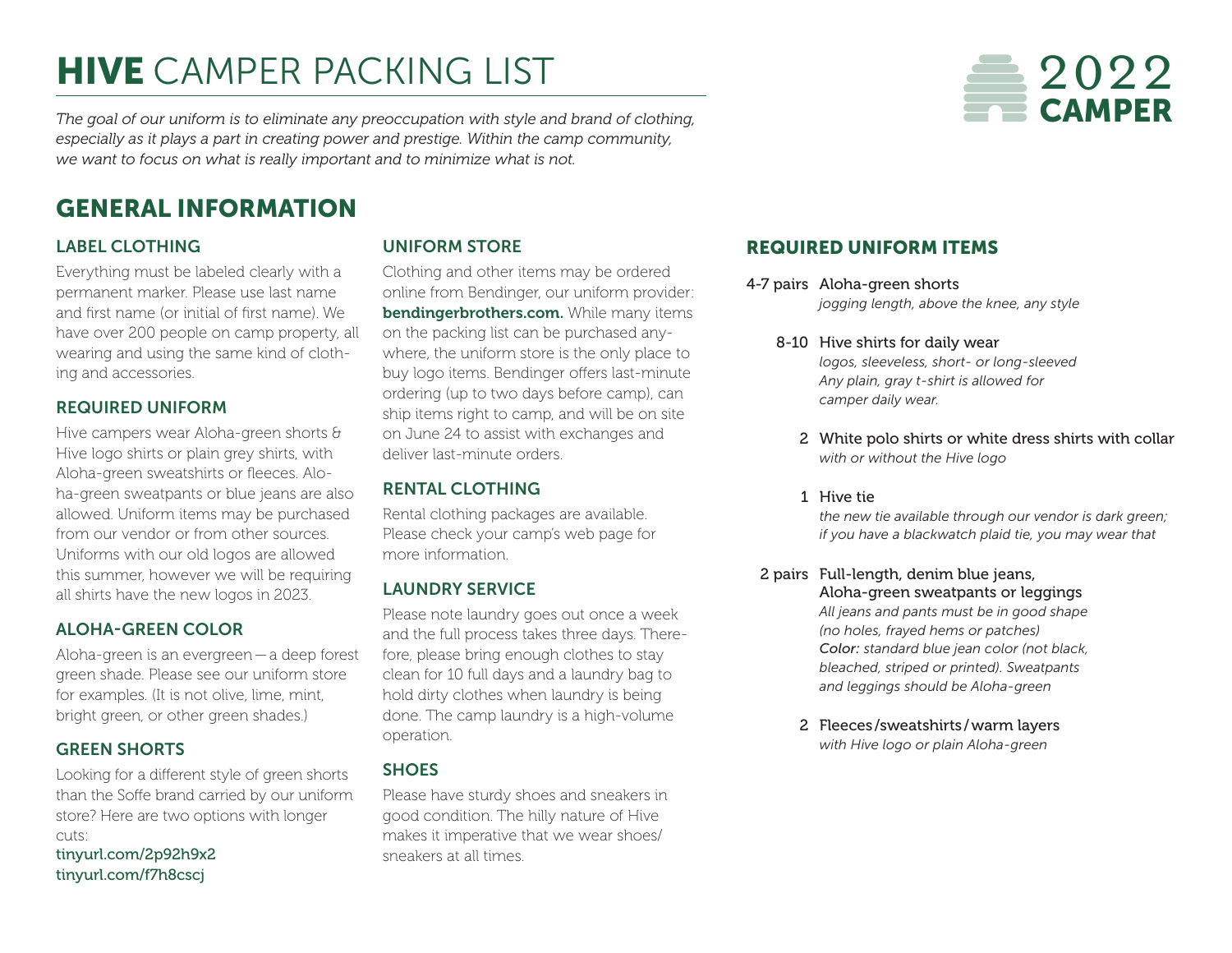#### REQUIRED NON-UNIFORM ITEMS

*Including Swim & Rain Gear*

- 10-12 pairs Underwear
	- 3-5 Pajamas *1 flannel for chilly nights, bathrobe optional*
- 10-12 pairs Socks *Plus 1 pair of wool socks*
	- 2 Bathing suits
	- 2 Beach towels *lightweight or quick dry recommended*
	- 1 Lightweight raincoat
	- 1-2 sets Non-uniform clothing for Sunday afternoons *solid color, no logos or writing (plus red, white, and blue for the 4th of July for first and full session campers)*

# **SHOES**

- 1-2 pairs Sneakers or tennis shoes *for everyday wear*
	- 1 pair Hiking boots or similar sturdy sneakers *or "low hikers," for trips*
	- 1 pair Waterproof boots
	- 1 pair Flip flops *optional, for use in the shower*

 Water shoes, crocs, or old sneakers *optional, that can get wet on trips, must be closed-toe and stay securely on feet*

## OTHER ESSENTIALS

- 10 Cloth face masks (two layers) *These must be cloth so they can be laundered each week. Even vaccinated campers need to bring masks. These masks fit kids and small adults well: [tinyurl.com/y6cur9zn](https://www.amazon.com/gp/product/B086WC1LDD/ref=ppx_yo_dt_b_search_asin_title?ie=UTF8&psc=1&pldnSite=1)*
	- 2 Bath towels
	- 2 Face cloths
- 1 Laundry bag with drawstring
- 1 Sun hat or visor *Hive hat available for purchase at camp*
- 1 Flashlight or headlamp and extra batteries
- 1 Water bottle *available for purchase at camp*
- 3-4 Warm blankets *at least 1 wool*
- 2 sets Sheets *flat or flat & fitted, twin/single or cot*
	- 1 Pillow
	- 2 Pillowcases
	- 1 Trunk or footlocker *recommended size: 32" x 18" x 13.5" [tinyurl.com/44umfy8n](https://everythingsummercamp.com/collections/hive?camp_code=trail229AV)*

 Pens, paper, envelopes, stamps, addresses for family and friends

 Bug repellent and sunscreen *no aerosols please*

ALL TOILETRIES: soap & dish, shampoo & conditioner, toothbrush & paste, deodorant, menstrual products,\* etc., PLUS a COMPACT container to keep everything in—storage space is limited. Example shower caddies here: [tinyurl.com/yhpyxks5](http://tinyurl.com/yhpyxks5) and here: [tinyurl.com/5cahuk8p](https://tinyurl.com/5cahuk8p)

*\* Campers who menstruate should have their own products to keep in their tent that are the brands and style they prefer. All of our bathrooms away from the tent field are equipped with pads and tampons that they are invited to use so that they don't need to worry about carrying supplies around with them, or racing back to the tent in between activities. Our health house also has an ample supply of menstrual products. For campers who have not started menstruating but might start at camp, we have pads and tampons available. Our nurse and health house assistants are also more than happy to answer any questions, handling situations with sensitivity and discretion.*